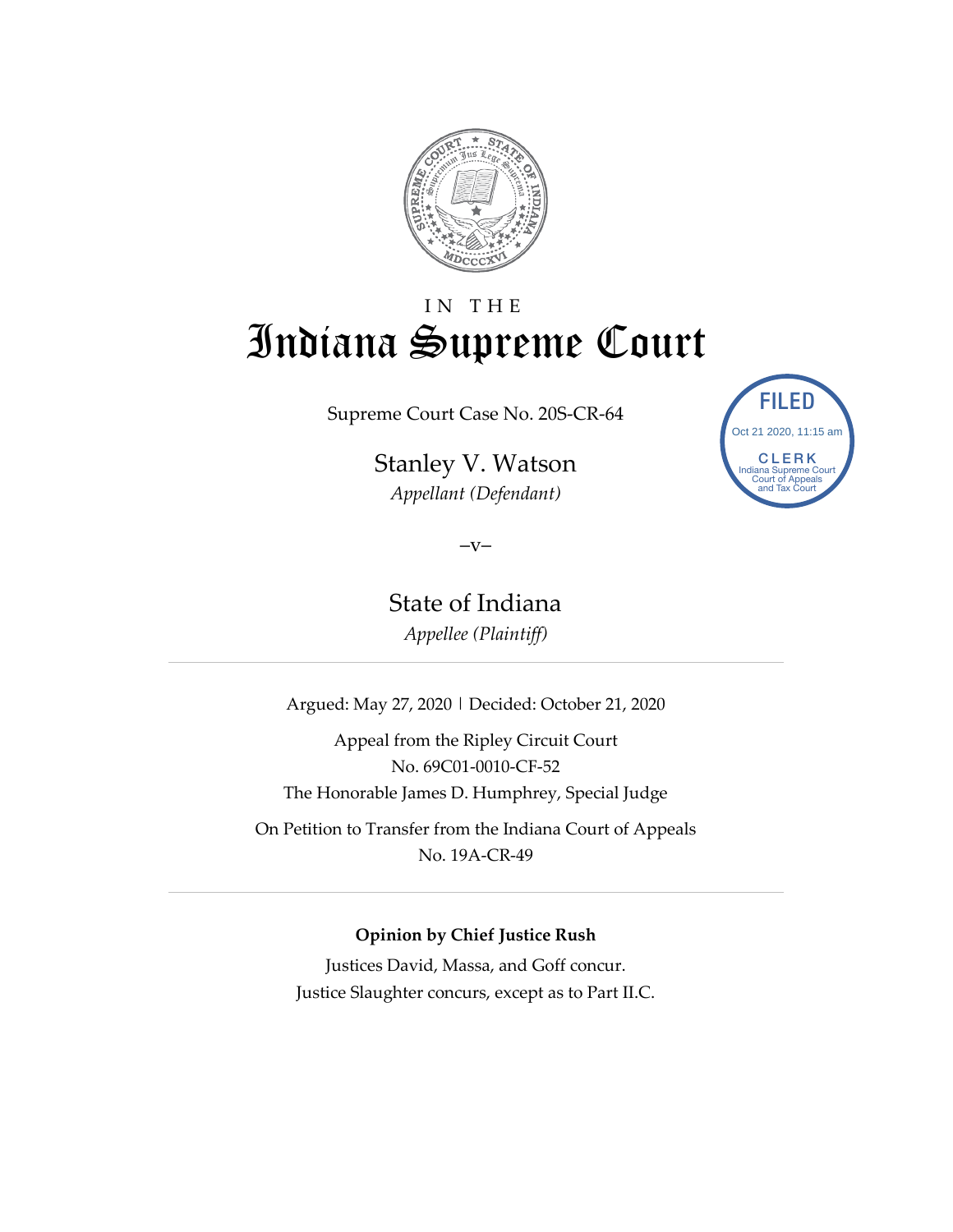#### **Rush, Chief Justice.**

The right to a speedy trial—one of our oldest guarantees—imposes an affirmative duty on the government to ensure that criminal defendants receive the swift administration of justice. This fundamental right is safeguarded by the Sixth Amendment to the United States Constitution; Article 1, Section 12 of our Indiana Constitution; and Indiana Criminal Rule 4.

Here, Stanley Watson was serving an eighty-year sentence—including fifty years for a single drug conviction—when the trial court vacated his thirty-year habitual-offender enhancement. The State was granted permission to retry the habitual-offender allegation, but it would be over six years before that happened. During those years of waiting, Watson repeatedly communicated his desire to be tried; and he eventually filed a motion to dismiss, asserting violations of Criminal Rule 4(C) and his constitutional right to a speedy trial. The trial court denied the motion, however, and Watson was found to be a habitual offender.

We reverse. Although Criminal Rule 4(C) does not apply to a habitualoffender retrial, Watson's constitutional right to a speedy trial was violated by the extraordinary six-plus-year delay. We thus remand with instructions to vacate Watson's habitual-offender enhancement.

## **Facts and Procedural History**

In 2001, a jury convicted Stanley Watson of felony dealing in cocaine and found he was a habitual offender. The trial court subsequently sentenced Watson to eighty years in prison—fifty years for the drug conviction and thirty years for the habitual-offender enhancement.

Two years later, Watson challenged the enhancement in a petition for post-conviction relief. Eventually—in April 2012—the State conceded that two of the convictions supporting the habitual-offender finding were insufficient. So, the court granted relief and vacated the thirty-year enhancement. But then, in July of that year, the State was granted permission to retry Watson on the habitual-offender allegation.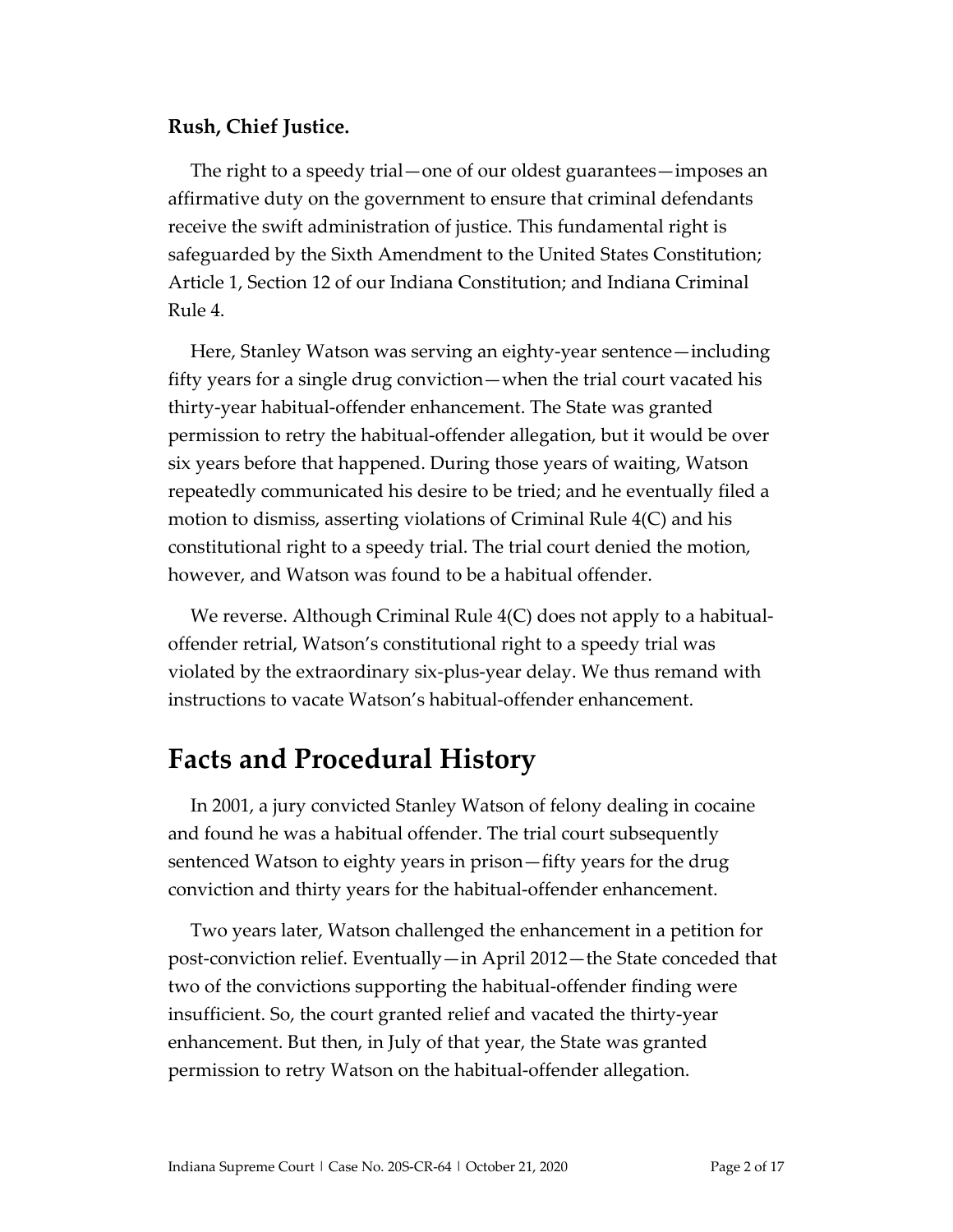It would be 2,325 days—nearly six and a half years—before he was retried.[1](#page-2-0) The table below shows the intervening events that occurred while Watson, from his prison cell, awaited resolution of the outstanding charge.

| 2013         |                                                                                              |  |
|--------------|----------------------------------------------------------------------------------------------|--|
| January 14   | Watson moves to continue the January 29 trial—reset for<br>September.                        |  |
| September 16 | Watson moves to continue the trial—reset for June 2014.                                      |  |
| November 14  | The court, on its own motion, continues the trial to July<br>2014.                           |  |
| 2014         |                                                                                              |  |
| June 16      | Watson moves to continue the trial-reset for February<br>2015.                               |  |
| 2015         |                                                                                              |  |
| January 21   | The judge recuses himself, and Watson's February trial<br>date is removed from the calendar. |  |
| January 28   | A special judge is appointed.                                                                |  |
| August 12    | The judge accepts the appointment.                                                           |  |
| September 29 | Watson, in a letter to the court, asks for an update and<br>requests a new trial date.       |  |
| October 20   | The court sets the trial for April 2016.                                                     |  |
| December 9   | Watson, in a letter to the court, writes, "I want to get<br>this trial over."                |  |

<span id="page-2-0"></span><sup>&</sup>lt;sup>1</sup> The trial court calculated a delay of 2,431 days. That number, however, is incorrect. The court began counting the days from April 2, 2012—when the habitual-offender enhancement was vacated. But the right to a speedy trial attaches when a criminal prosecution has begun. *United States v. MacDonald*, 456 U.S. 1, 7 (1982). That occurred on July 16, 2012, when the court granted the State's motion to retry Watson on the enhancement and set a trial date. While we acknowledge that neither party disputes the court's numbers, the nature of a speedy trial claim requires precision in computing the delay. We accordingly correct mistakes in the trial court's calculations throughout this opinion.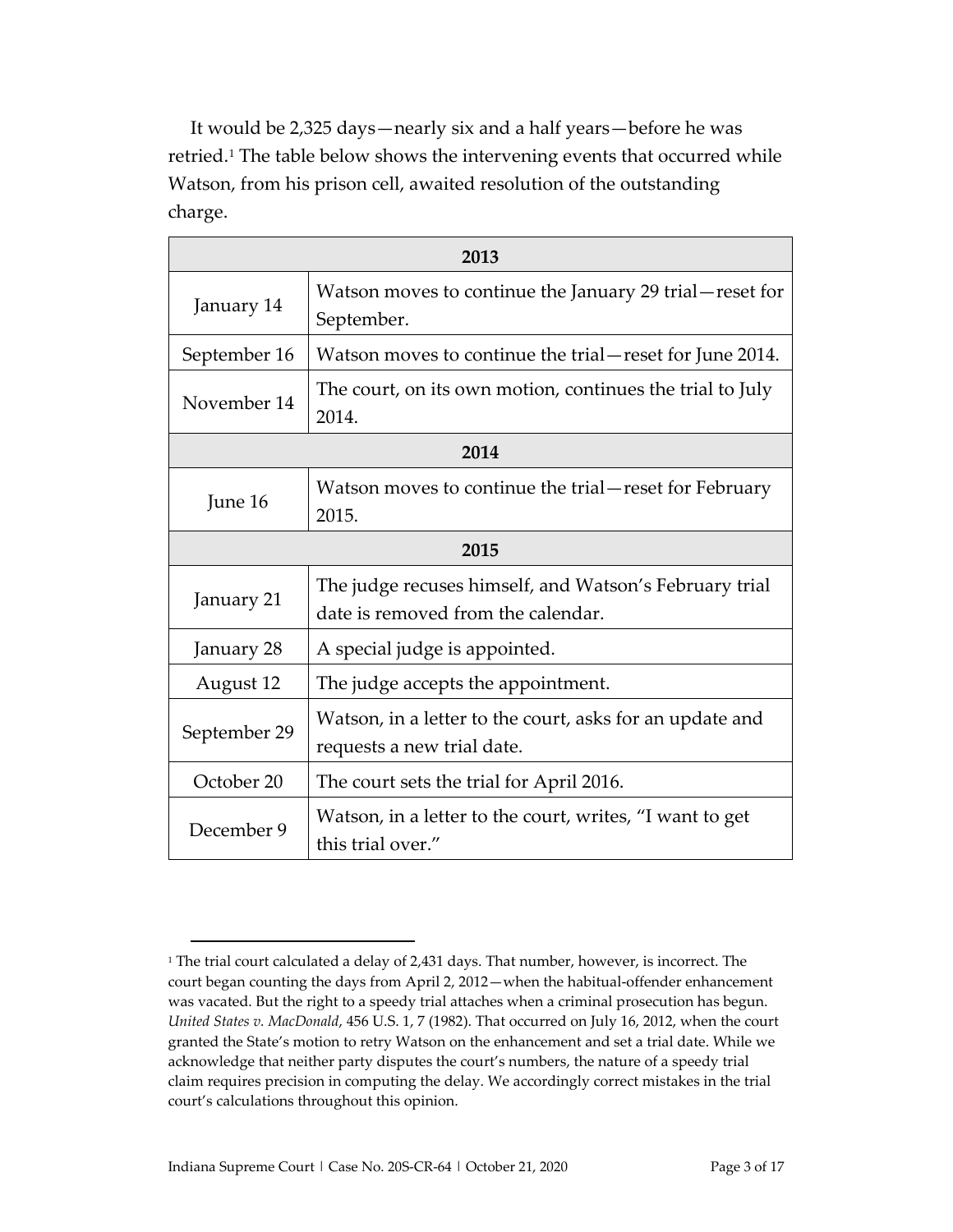| 2016          |                                                                                                                                                                              |  |
|---------------|------------------------------------------------------------------------------------------------------------------------------------------------------------------------------|--|
| March 9       | The State, over Watson's objection, moves to continue<br>the trial-reset for October.                                                                                        |  |
| May 10        | The court, on its own motion, moves the trial date up<br>from October 18 to October 4.                                                                                       |  |
| October 3     | The State, over Watson's objection, moves to continue<br>the trial-reset for March 2017.                                                                                     |  |
| 2017          |                                                                                                                                                                              |  |
| March 21      | Watson's trial date comes and goes-nothing happens.                                                                                                                          |  |
| April 11      | Watson, in a letter to the court, expresses confusion over<br>why his March trial didn't take place. He assumes "it<br>was continued again" and asks for the new trial date. |  |
| October 5     | The State files a motion to set a trial date, and the special<br>judge recuses himself.                                                                                      |  |
| October 11-12 | A second special judge is appointed, but that judge also<br>recuses himself. A third special judge is appointed.                                                             |  |
| November 20   | The court sets trial for May 2018.                                                                                                                                           |  |
| 2018          |                                                                                                                                                                              |  |
| April 13      | Watson's attorney withdraws representation. The court<br>appoints new counsel.                                                                                               |  |
| April 30      | Watson's new attorney moves to continue the trial-<br>reset for November.                                                                                                    |  |
| November 15   | Watson files a motion to dismiss, alleging a violation of<br>Indiana Criminal Rule 4(C) and his constitutional right<br>to a speedy trial.                                   |  |
| November 27   | Watson's trial takes place, and the jury finds that he is a<br>habitual offender.                                                                                            |  |

The day after Watson's trial, the court denied his motion to dismiss. It found that Indiana Criminal Rule 4(C) "does not apply to retrials after vacation or reversal of a conviction" and that Watson's constitutional right to a speedy trial was not violated. Watson appealed, arguing that the six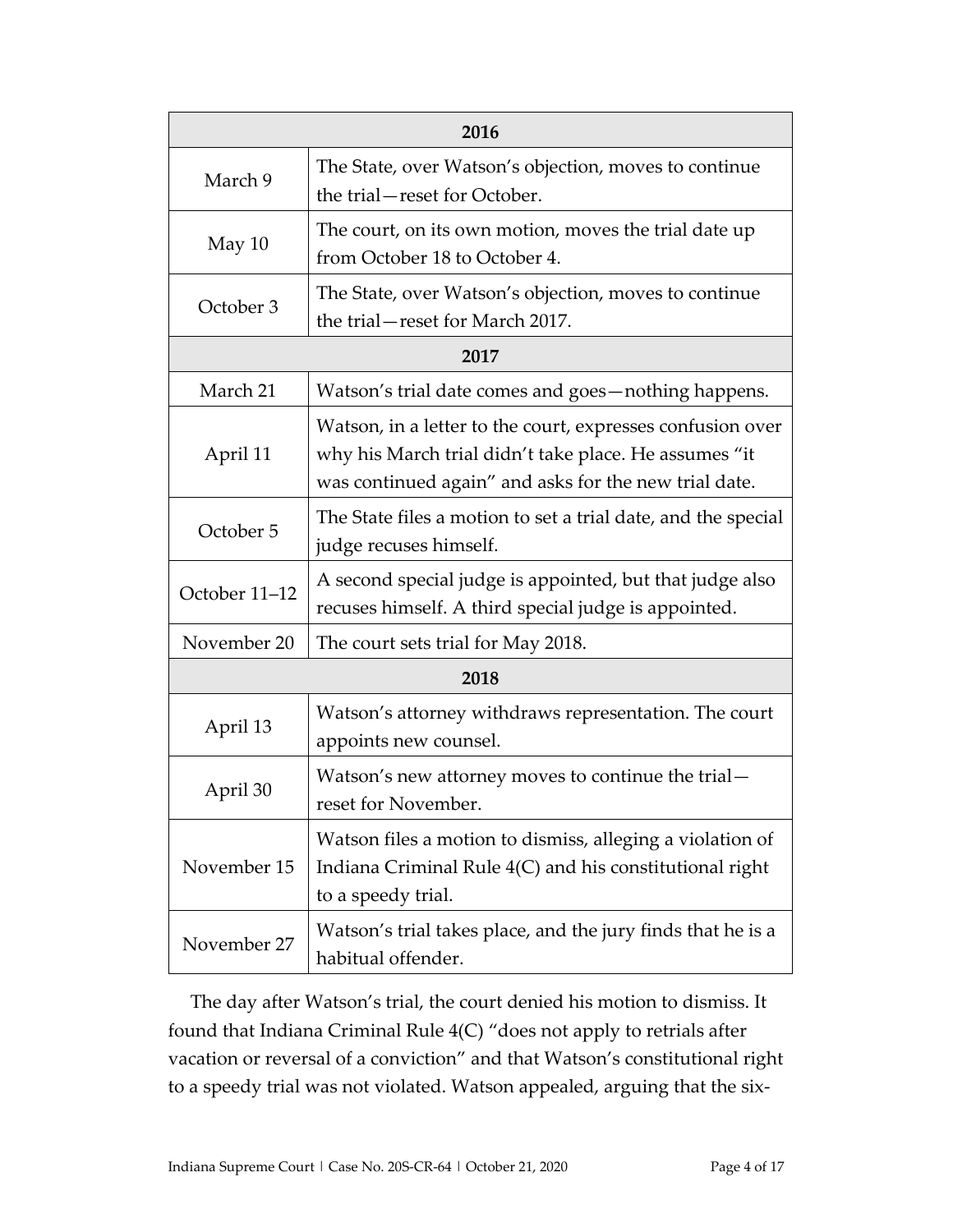plus-year delay violated Rule 4(C) and his constitutional rights to both a speedy trial and due process.

In a split decision, the Court of Appeals reversed and vacated Watson's habitual-offender enhancement, concluding that he should have been discharged under Criminal Rule 4(C). *Watson v. State*, 135 N.E.3d 982, 987– 88 (Ind. Ct. App. 2019). Judge Kirsch dissented, believing that relief under Rule 4(C) did not apply to Watson's claim. *Id.* at 988 (Kirsch, J., dissenting).

We granted transfer, vacating the Court of Appeals opinion. Ind. Appellate Rule 58(A).

## **Standard of Review**

Watson contends that the trial court improperly denied his motion to dismiss. In evaluating Watson's speedy trial claims, we review factual findings for clear error and questions of law de novo. *Austin v. State*, 997 N.E.2d 1027, 1040 & n.10 (Ind. 2013); *State v. Azania*, 865 N.E.2d 994, 1002 (Ind. 2007), *clarified on reh'g on other grounds*, 875 N.E.2d 701.

## **Discussion and Decision**

The right to a speedy trial is one of this country's most basic, fundamental guarantees—one much older than the nation itself. *Klopfer v. North Carolina*, 386 U.S. 213, 223–24 (1967) (citing Magna Carta, c. 29 (1225), *reprinted in* Edward Coke, *The Second Part of the Institutes of the Laws of England* 45 (Brooke, 5th ed., 1797)). It protects against "prolonged detention without trial" as well as unreasonable "delay in trial." *Id.* at 224.

To safeguard these protections, the State and the courts—together, the government—have an obligation to ensure the timely prosecution of criminal defendants. *See, e.g.*, *Logan v. State*, 16 N.E.3d 953, 964–65 (Ind. 2014); *Fisher v. State*, 933 N.E.2d 526, 530 (Ind. Ct. App. 2010). At times, however, that obligation may remain unfulfilled. When that happens, a defendant can draw on three sources to assert a violation of this fundamental right.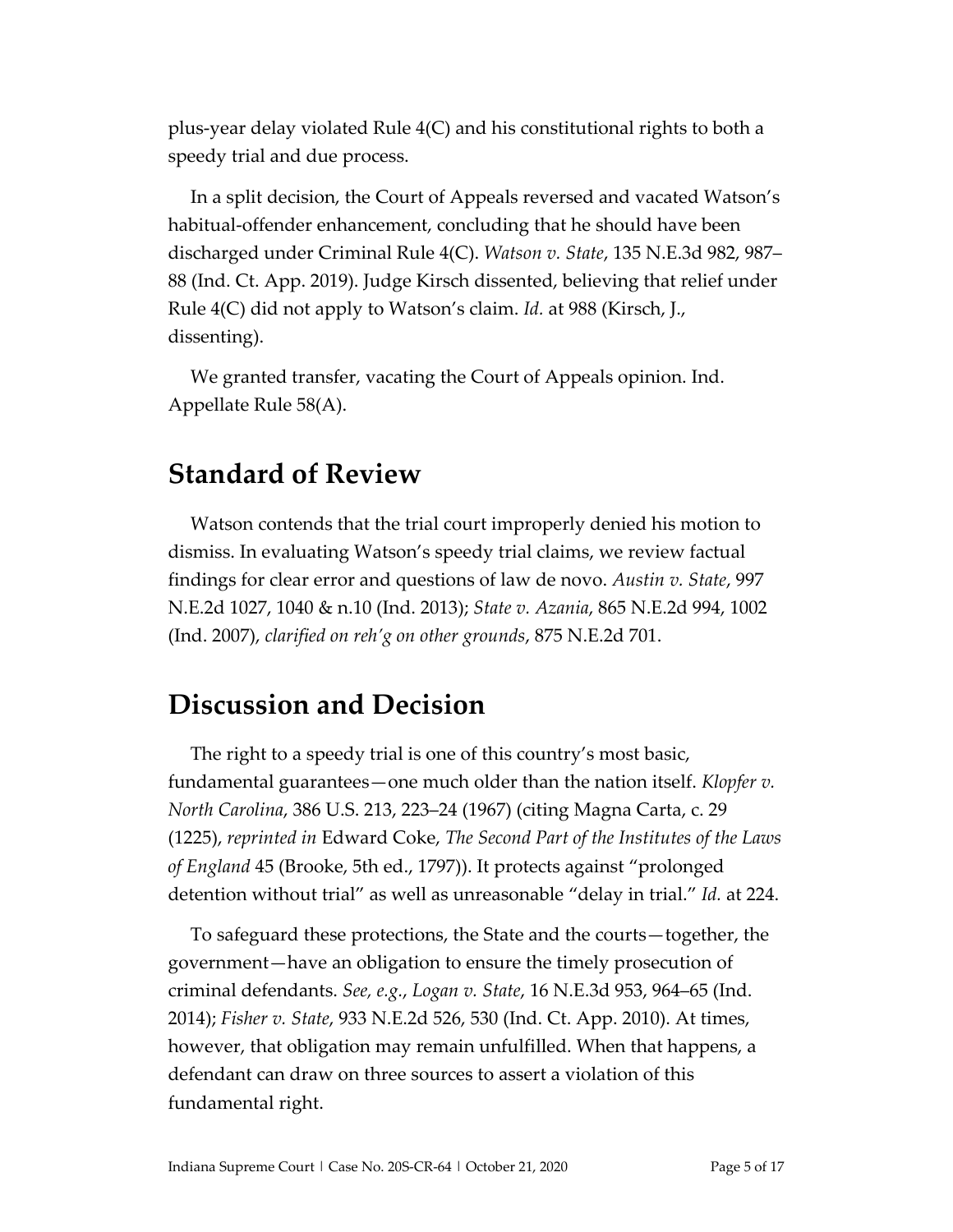The first two are found in the Sixth Amendment to the United States Constitution and Article 1, Section 12 of the Indiana Constitution. When evaluating whether a defendant's constitutional speedy trial right has been infringed, we use the balancing test announced by the Supreme Court of the United States in *Barker v. Wingo*, 407 U.S. 514 (1972). *See, e.g.*, *Logan*, 16 N.E.3d at 961. The test assesses both the government's and the defendant's conduct and takes into consideration (1) the length of the delay, (2) the reason for the delay, (3) the defendant's assertion of the speedy trial right, and (4) any resulting prejudice. *Barker*, 407 U.S. at 530. Though this analysis is grounded in the Sixth Amendment, we have traditionally also applied it to claims brought under Article 1, Section 12. *See, e.g.*, *Crawford v. State*, 669 N.E.2d 141, 145 (Ind. 1996) (citing *Fortson v. State*, 269 Ind. 161, 169, 379 N.E.2d 147, 152 (1978)).[2](#page-5-0)

A third source of protection is Indiana Criminal Rule 4, which gives defendants another path to ensure the speedy administration of justice. *See Curtis v. State*, 948 N.E.2d 1143, 1147 n.3 (Ind. 2011). This rule

<span id="page-5-0"></span><sup>2</sup> Since *Fortson*—the first time this Court confronted a speedy trial claim brought under both constitutions—Indiana courts have used the federal *Barker* factors when evaluating a defendant's state constitutional claim. *See, e.g.*, *Sweeney v. State*, 704 N.E.2d 86, 102 (Ind. 1998). But these factors—particularly, the defendant's assertion of the speedy trial right—may not account for the difference in language between the Sixth Amendment and Article 1, Section 12. The former states a **right**, "[T]he accused shall enjoy the right to a speedy and public trial," U.S. Const. amend. VI, but the latter gives a **directive**, "Justice shall be administered . . . speedily, and without delay," Ind. Const. art. 1, § 12. So, while the Sixth Amendment invites analysis into whether and how defendants assert their right to a speedy trial, Article 1, Section 12 seemingly does not. In fact, prior to *Fortson*, this Court recognized that Article 1, Section 12 "casts no burden upon the defendant, but does cast an imperative duty upon the state and its officers, the trial courts and prosecuting attorneys, to see that a defendant" receives a speedy trial. *Zehrlaut v. State*, 230 Ind. 175, 183–84, 102 N.E.2d 203, 207 (1951). Therefore, under our state constitution, a defendant's speedy trial "demand is effectively made for him." *Id.* at 184, 102 N.E.3d. at 207; *see also Barker*, 407 U.S. at 524 & n.21 (citing *Zehrlaut* in recognizing Indiana as one of eight states to reject a demand rule). Yet, in *Fortson*, there was no reference to *Zehrlaut* or to the disparity in language between the two provisions. *See Fortson*, 269 Ind. at 169, 379 N.E.2d at 152. And thus, for a speedy trial claim brought under Article 1, Section 12, an analysis distinct from *Barker* may be more suitable. *Cf. State v. Harberts*, 11 P.3d 641, 648, 650–51 (Or. 2000) (rejecting the *Barker* factors for analyzing speedy trial claims brought under the Oregon Constitution, which was modeled after Indiana's). But because neither party asks us to undertake this separate analysis, we use only the federal test.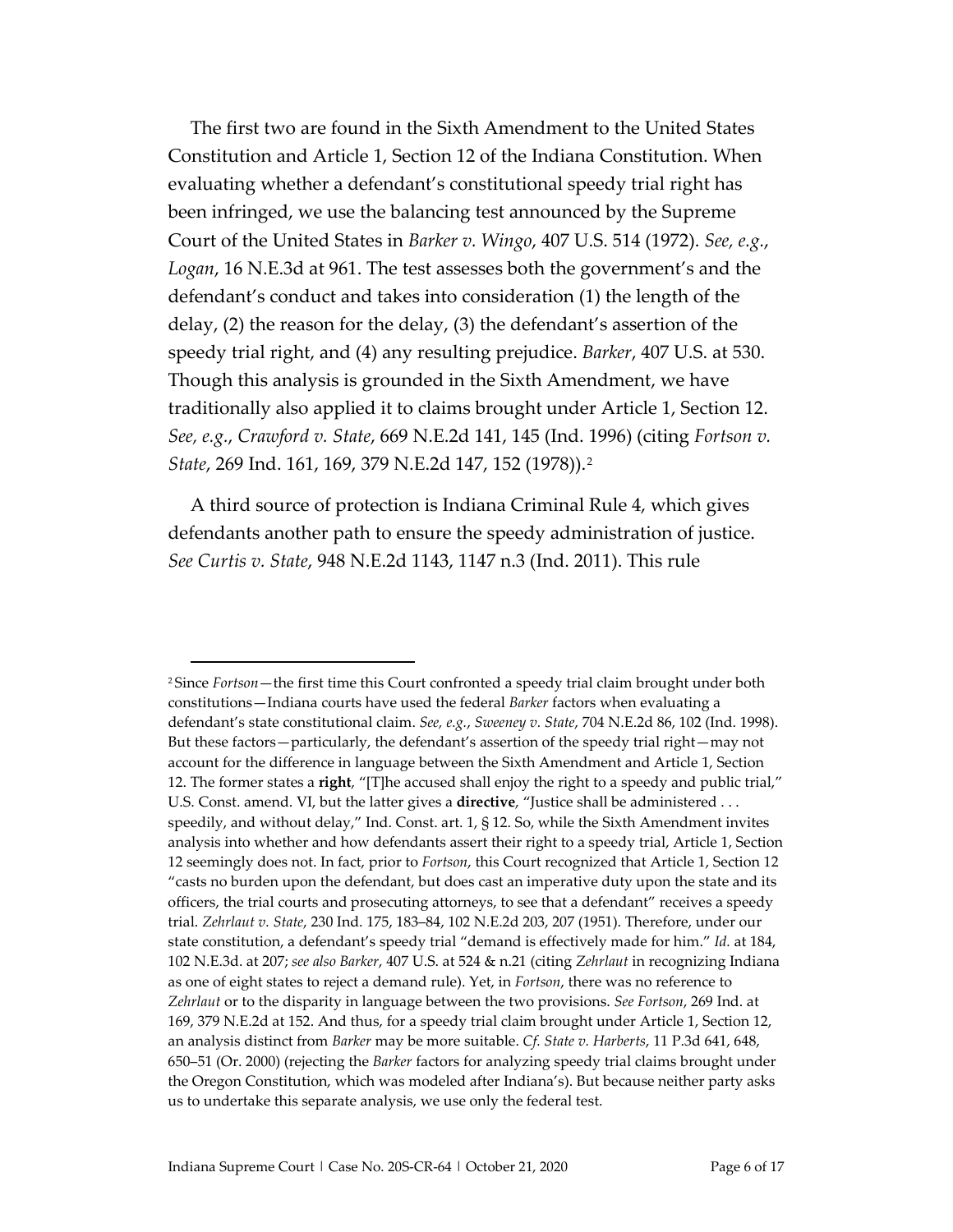establishes time limits for prosecution and provides for discharge of a defendant when those limits are exceeded. *Bridwell v. State*, 659 N.E.2d 552, 553 (Ind. 1995). More specifically, Criminal Rule 4(C)—the relevant subsection here—places an affirmative duty on the State to bring a defendant to trial within one year from the later of two dates: (1) the filing of charges or (2) the arrest. Ind. Crim. R. 4(C). Importantly, Criminal Rule 4 does not cover every aspect of its broader constitutional counterparts. *Cundiff v. State*, 967 N.E.2d 1026, 1027 n.2 (Ind. 2012). And thus, our review of a Rule 4 challenge is separate from a claimed constitutional violation. *Logan*, 16 N.E.3d at 958.

Here, Watson waited nearly six and a half years before he was retried on the State's habitual-offender allegation. He contends that this delay violates his right to a speedy trial under Criminal Rule 4(C) and the state and federal constitutions. The State responds that Watson is not entitled to relief, arguing that Rule 4(C) does not apply to retrials and that the delay was not unconstitutional.

Both parties are partially correct. While Criminal Rule 4(C) does not apply to habitual-offender retrials, the six-plus-year delay violated Watson's constitutional right to a speedy trial.<sup>[3](#page-6-0)</sup>

## **I. Criminal Rule 4(C) does not apply to the retrial of a habitual-offender allegation.**

Criminal Rule 4(C) requires the State to bring a defendant to trial within one year, excluding delays caused by the defendant or court congestion. The one-year clock is triggered by the later of either the date charges are filed or the date of the defendant's arrest. Because these occur at the beginning stages of a criminal prosecution, we have previously held that Rule 4(C)—by its language—does not anticipate mistrials or retrials. *See James v. State*, 716 N.E.2d 935, 939 (Ind. 1999); *State ex rel. Brumfield v.* 

<span id="page-6-0"></span><sup>&</sup>lt;sup>3</sup> Because we find that the delay violated Watson's constitutional right to a speedy trial, we do not address his claim that the delay violated his constitutional right to due process.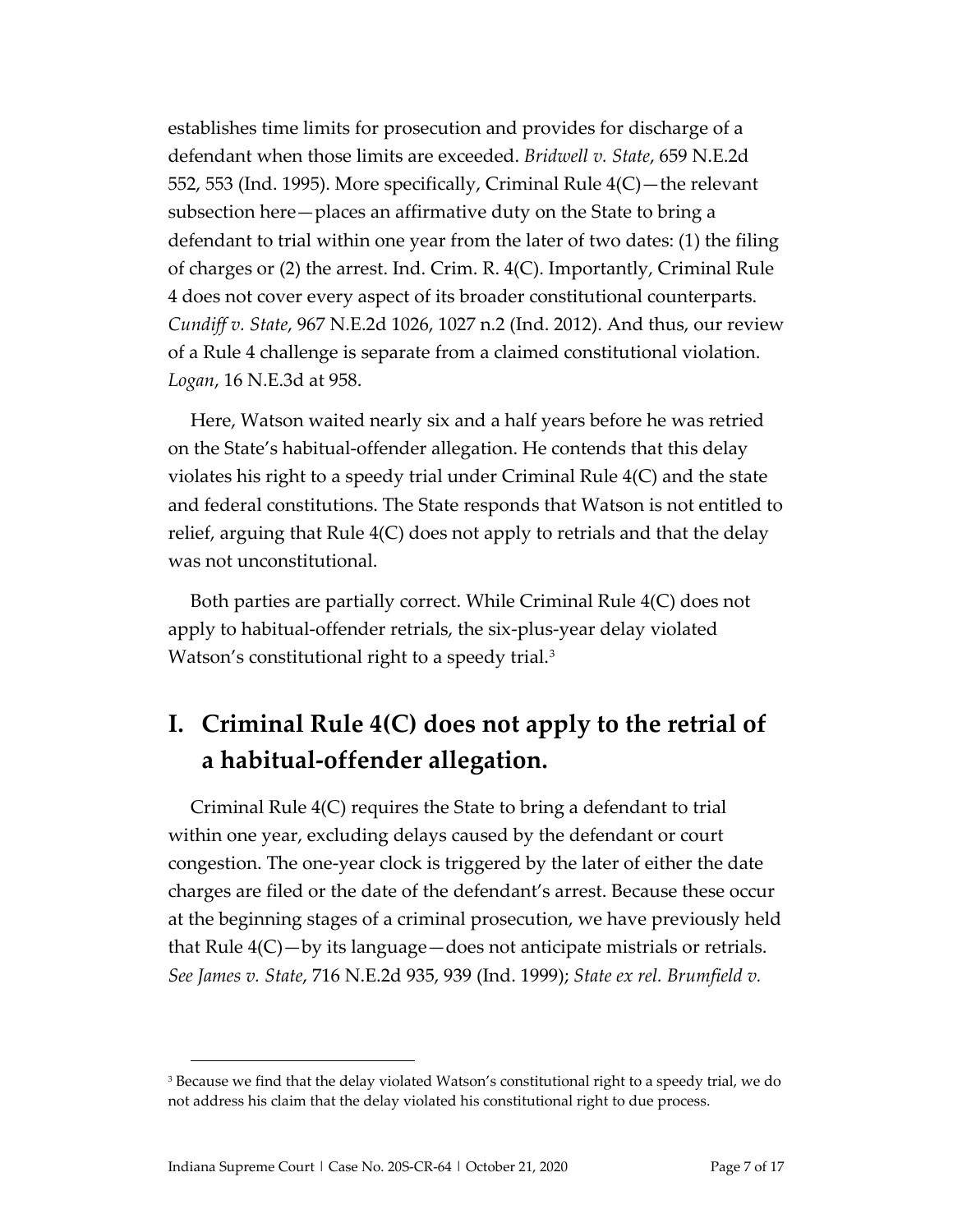*Perry Cir. Ct.*, 426 N.E.2d 692, 695 (Ind. 1981). Watson acknowledges this general principle, but he argues that, in *Poore v. State*, 685 N.E.2d 36 (Ind. 1997), we held that Criminal Rule 4 applies to habitual-offender retrials. Watson reads that decision too broadly.

In *Poore*, we found that Criminal Rule 4(B)—not Criminal Rule 4(C) applies to habitual-offender proceedings. 685 N.E.2d at 38–39. And, in reaching that conclusion, we highlighted a key difference between the two subsections: they are triggered in different ways. *Id.* at 38 n.2.

Criminal Rule 4(B) allows an incarcerated defendant to "move for an early trial" and then be "discharged if not brought to trial within seventy  $(70)$  days." Crim. R.  $4(B)(1)$  $4(B)(1)$ .<sup>4</sup> So, Rule  $4(B)$  can be triggered by a defendant at **any** stage of a criminal prosecution: the 70-day clock runs from the date the incarcerated defendant files a motion. But Rule 4(C) is triggered automatically at the **beginning** of a criminal prosecution: the one-year clock runs from the later of charges being filed or arrest. Because of these differences, we concluded that the "decisions holding Rule 4(C) inapplicable to retrials are not on point" and that a habitual-offender proceeding is, in fact, a "trial" for Rule 4(B) purposes. *Poore*, 685 N.E.2d at 38 n.2, 39.

In sum, *Poore* was confined to Criminal Rule 4(B); and we reinforce here that Criminal Rule 4(C)'s triggering mechanism forecloses its application to the retrial of a habitual-offender allegation, *see Brumfield*, 426 N.E.2d at 695. Thus, Watson is not entitled to relief under Rule 4(C). But this does not end our inquiry—we now turn to whether he was denied his constitutional right to a speedy trial.

<span id="page-7-0"></span><sup>4</sup> Watson did not file a Criminal Rule 4(B) motion.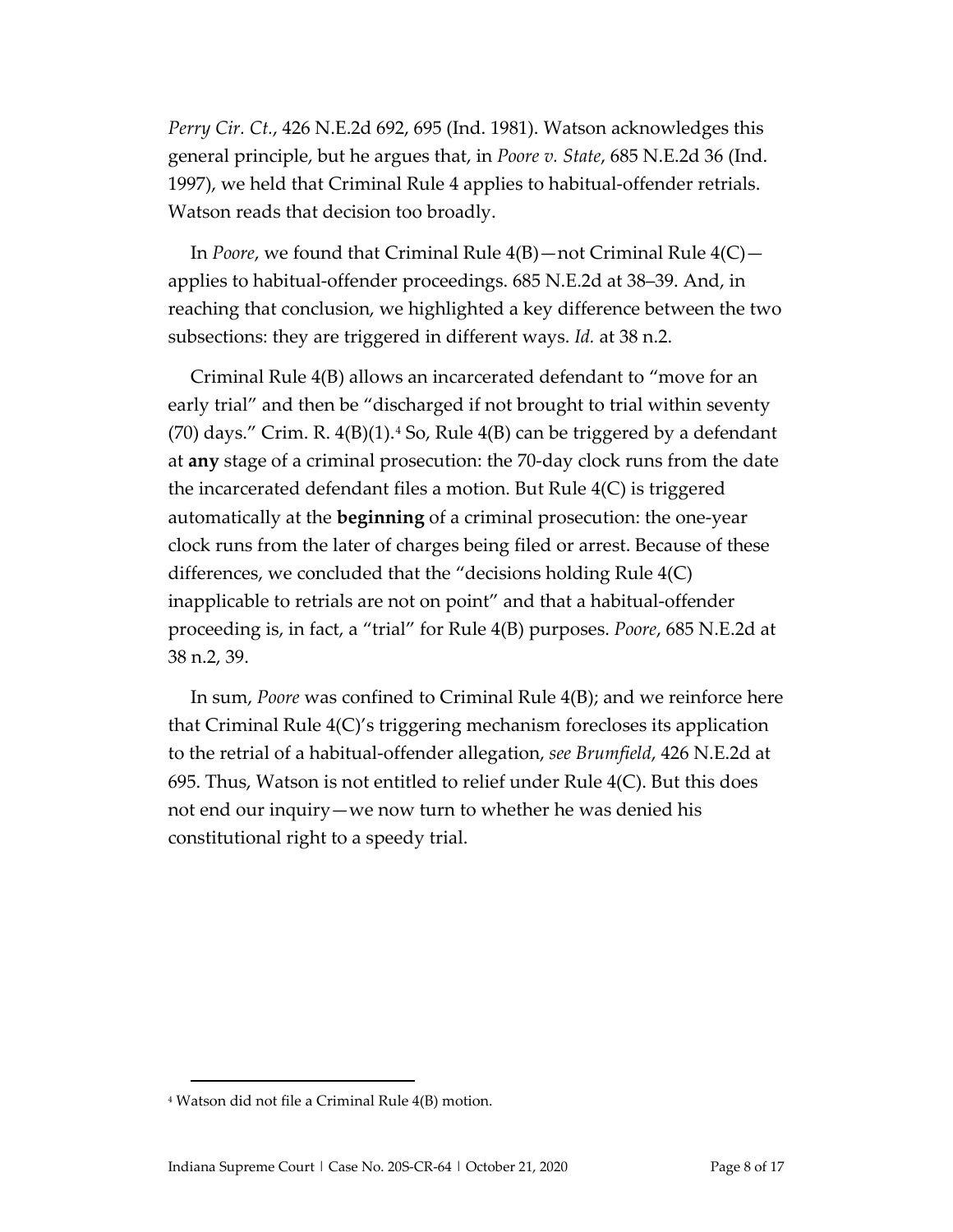## **II. The six-plus-year delay violated Watson's constitutional right to a speedy trial.**

Pursuant to a defendant's constitutional right to a speedy trial secured by the Sixth Amendment to the United States Constitution and Article 1, Section 12 of the Indiana Constitution—both the State and courts have an obligation to ensure the speedy administration of justice. This constitutional guarantee primarily protects three interests of criminal defendants: (1) preventing oppressive pretrial incarceration; (2) minimizing anxiety and concern; and (3) limiting the possibility that the defense will be impaired. *Barker*, 407 U.S. at 532. To safeguard those interests, we apply the *Barker* balancing test. *Sweeney v. State*, 704 N.E.2d 86, 102–03 (Ind. 1998).

The *Barker* test weighs the conduct of the government against the conduct of the defendant. 407 U.S. at 530. This requires an examination of four nonexclusive factors: (1) was the delay uncommonly long; (2) who is more responsible for the delay; (3) did the defendant assert their right to a speedy trial; and (4) did the defendant suffer prejudice because of the delay. *Doggett v. United States*, 505 U.S. 647, 651 (1992) (citing *Barker*, 407 U.S. at 530). No individual factor is "a necessary or sufficient condition" for a speedy trial violation; instead, each inquiry is related and must be considered together in the context of a particular case. *Barker*, 407 U.S. at 533. This analysis provides a framework by which courts can preserve the integrity of this constitutional right—one that has been described as "slippery" and "amorphous." *See id.* at 522.

With this framework in hand, we will now determine whether Watson was denied his constitutional right to a speedy trial.

## **A. The delay is presumptively prejudicial and far exceeds the triggering threshold.**

The first *Barker* factor, the length of delay, involves a dual inquiry and acts as the gateway to a full speedy trial analysis. 407 U.S. at 530–31. If the interval between accusation and trial is "ordinary," further inquiry into the other factors is unnecessary. *Doggett*, 505 U.S. at 651–52, 652 n.1;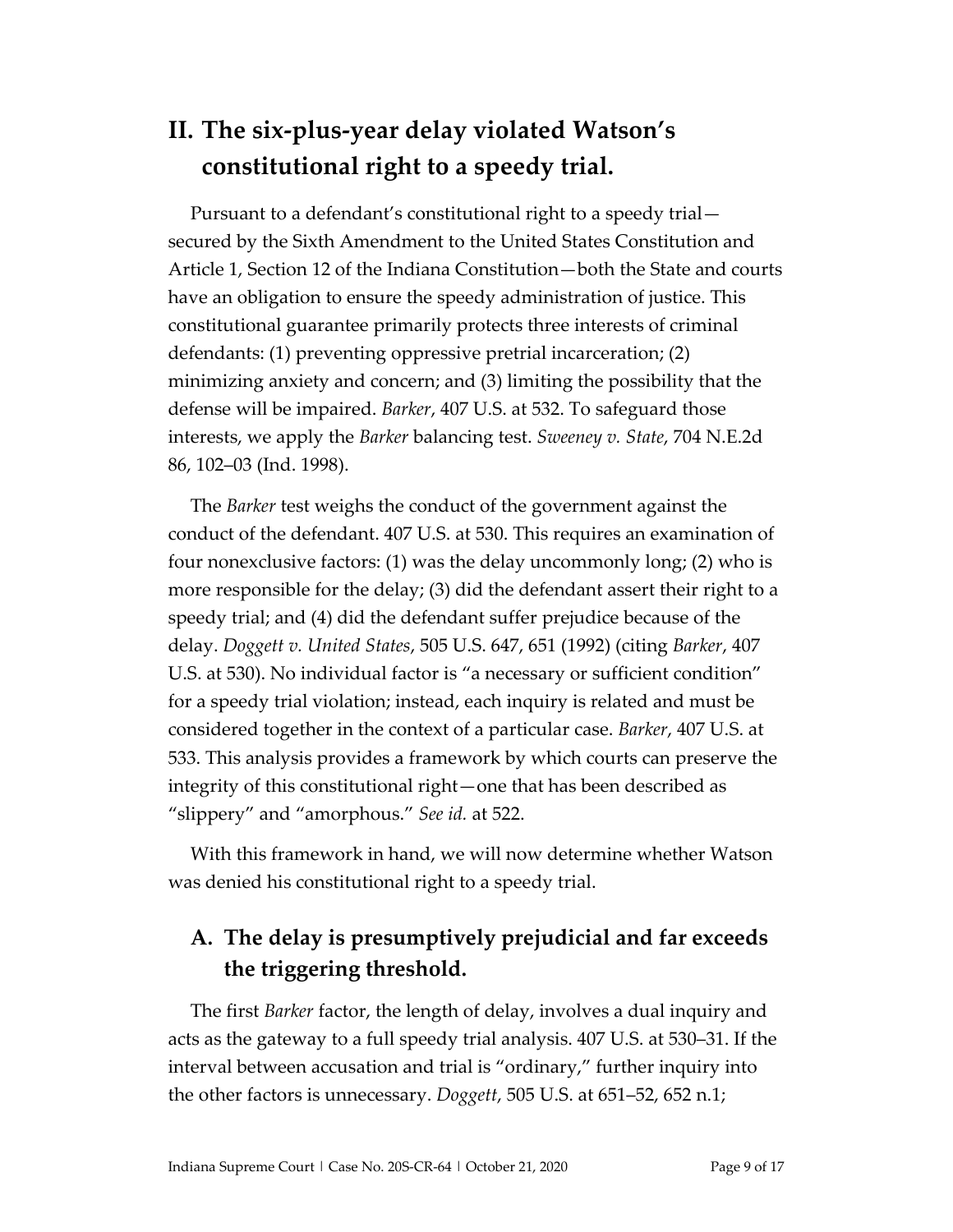*Barker*, 407 U.S. at 530–31. But if the defendant shows that the interval is "presumptively prejudicial," we then consider the extent to which the delay exceeds that triggering threshold. *Doggett*, 505 U.S. at 652. Delays approaching one year generally satisfy the presumptively prejudicial threshold. *See id.* at 652 n.1; *Vermillion v. State*, 719 N.E.2d 1201, 1206 (Ind. 1999).

Here, Watson waited 2,325 days—nearly six and a half years—for a trial to determine whether he was a habitual offender. The trial court concluded that this delay "is considerable and sufficient to trigger a *Barker* analysis." We agree.

The delay here is over six times the length of the presumptively prejudicial threshold: it exceeds the five-plus years the *Barker* Court called "extraordinary" and nearly doubles the three and a half years we characterized in *Logan* as "substantial." *Barker*, 407 U.S. at 533; *Logan*, 16 N.E.3d at 962. Further, *Barker* recognized that a tolerable amount of delay is dependent on the complexity of a particular case. 407 U.S. at 530–31. But a habitual-offender allegation generally doesn't involve an intricate prosecution—it requires the State to prove only that the defendant "has accumulated two (2) prior unrelated felony convictions." Ind. Code § 35- 50-2-8(a) (2012). Thus, a delay of over six years in this context is extraordinarily long.

In short, the exceptional length of delay here both triggers the *Barker* analysis and weighs in Watson's favor.

### **B. The government is responsible for a majority of the delay.**

The second *Barker* factor, the reasons for delay, is the "flag all litigants seek to capture." *United States v. Loud Hawk*, 474 U.S. 302, 315 (1986) (citing *Barker*, 407 U.S. at 531). It requires an assessment of who is more responsible for the delay: the government or the defendant. *Doggett*, 505 U.S. at 651.

When considering delays attributable to the government, we assess the reasons for those delays and assign them different weights. *Barker*, 407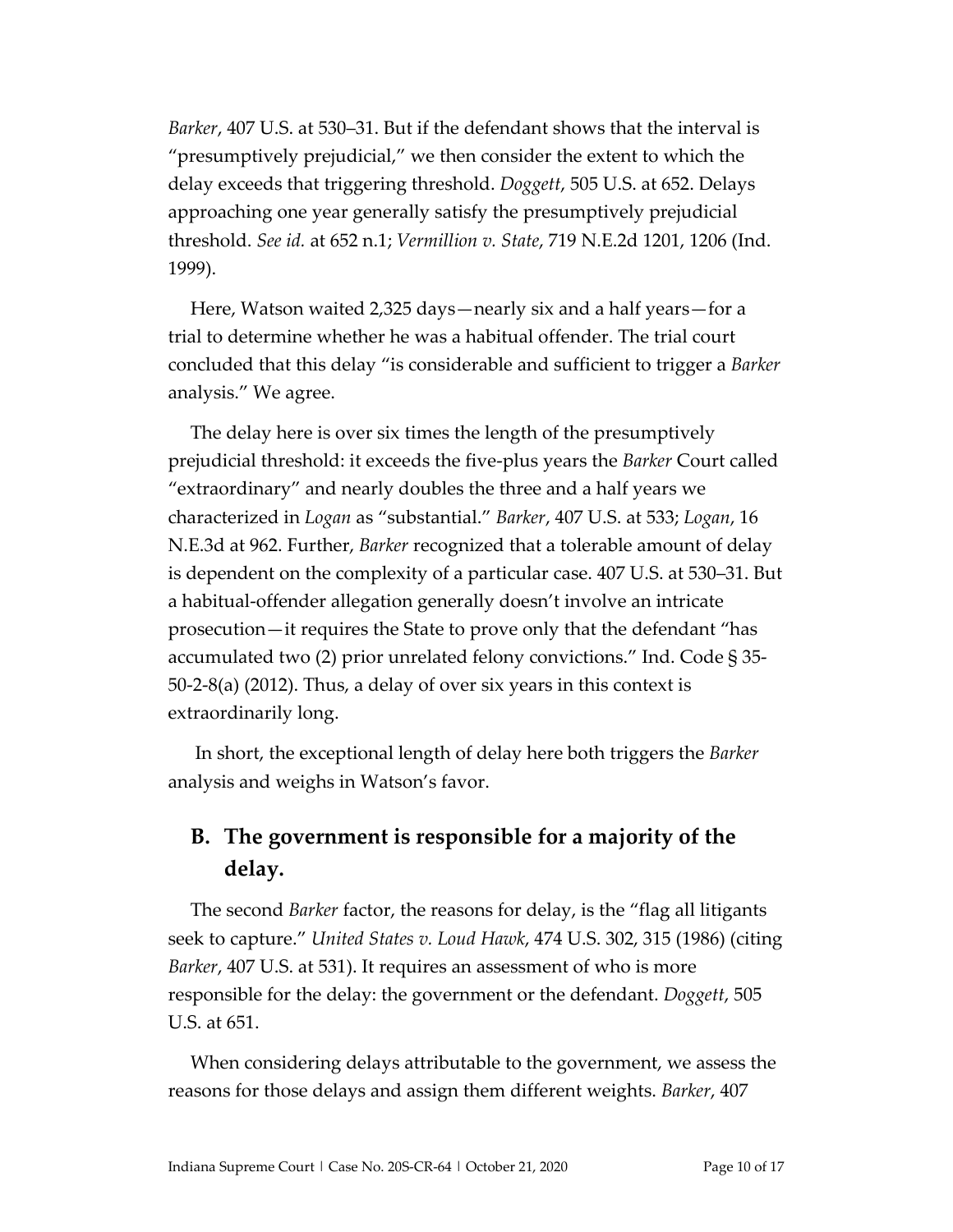U.S. at 531. Reasons for delay generally fall into three categories: (1) justifiable, like a missing witness; (2) neutral, like negligence or court congestion; or (3) bad faith, like a purposeful attempt to hinder the defense. *See id*. Only those reasons falling in the latter two categories weigh against the government, with one grounded in bad faith weighing most heavily. *Id.* On the other side of the scale, any delay caused by the defense falls on the defendant. *Vermont v. Brillon*, 556 U.S. 81, 90 (2009).

Here, the trial court concluded that the government was responsible for a majority of the six-plus-year delay and that the underlying reasons were all neutral. We agree with both conclusions<sup>[5](#page-10-0)</sup> and explain why in detail below.

In July 2012, the court granted the State's motion to retry Watson. Then, in January 2013, Watson was granted the first of three continuances that ultimately resulted in his retrial being postponed until February 2015. A month before that date, however, it was removed from the court's calendar because a special judge was appointed. But, for reasons that aren't clear from the record, the special judge didn't accept the appointment for nearly eight months.

After the special judge eventually set trial for April 2016, the State over Watson's objections—was granted two continuances. It's again unclear from the record why the State would need to twice continue the trial at this stage. Regardless, after the second continuance, trial was set for March 2017. That date inexplicably came and went, however, without a proceeding. The State then waited nearly seven months before asking the court to set a new date. Two more special judge appointments followed; and in November 2017, the court set trial for May 2018. Finally,

<span id="page-10-0"></span><sup>&</sup>lt;sup>5</sup> The court made two legal errors when analyzing this factor. First, the trial court found that court-caused delay weighs against the State but "less so than delays directly caused by the State." Though the court cited *Barker* to support this conclusion, *Barker* explicitly does not differentiate between neutral delays caused by the prosecution and those caused by the court. 407 U.S. at 531. Indeed, the State and court share the duty to ensure a defendant receives a speedy trial. *Id.* (observing that "the ultimate responsibility for such circumstances must rest with the government"). Second, the trial court incorrectly found that the delay caused by Watson's second attorney did not weigh against Watson. *See Brillon*, 556 U.S. at 90.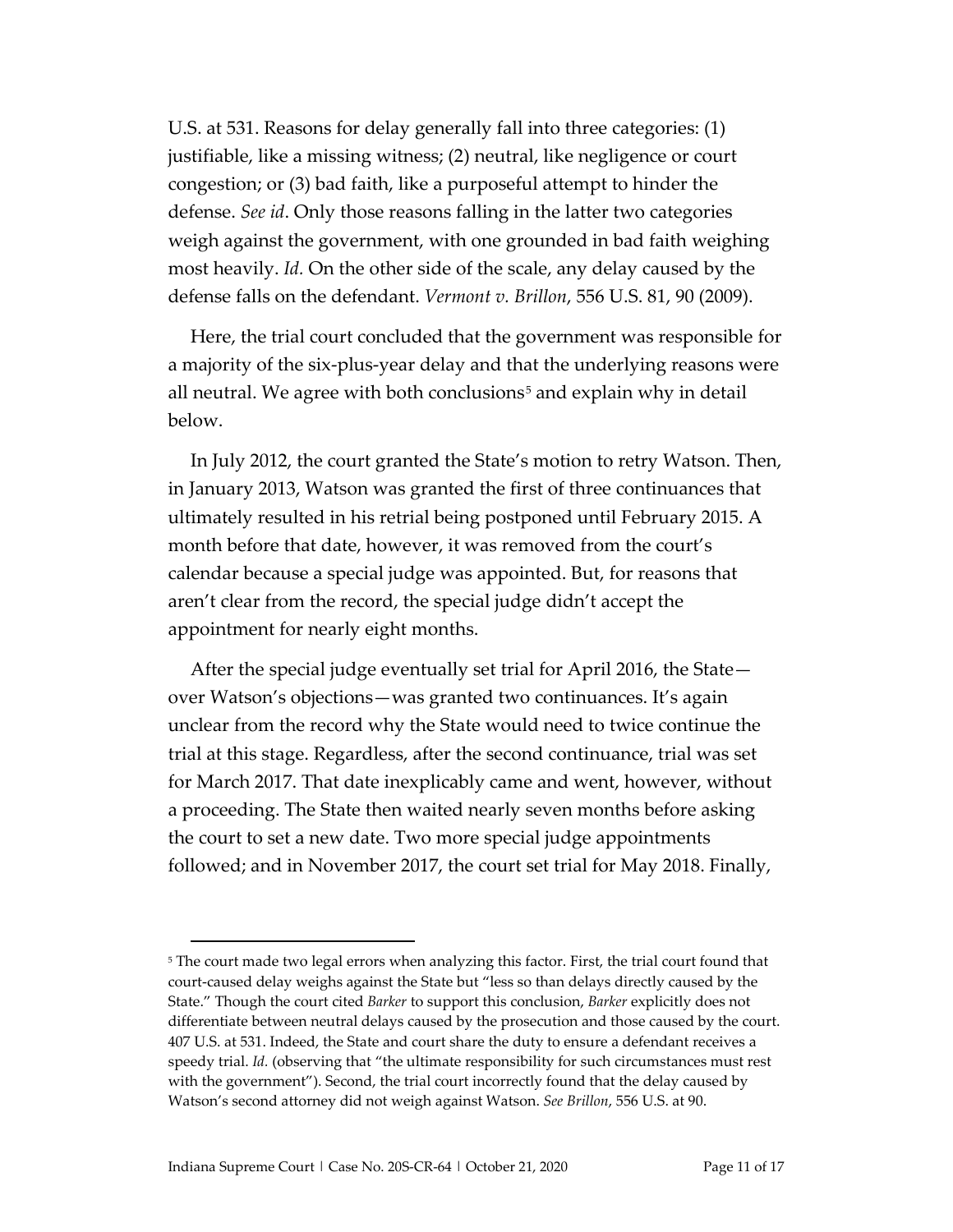based on actions attributable to Watson, trial was further delayed until it was held that November.

Of these 2,325 days of delay, Watson is responsible for 965 days—737 days in the beginning of the prosecution and 228 days at the end. But the State and court are responsible for 1,360 days. In other words, actions by the government, in the middle of Watson's prosecution, delayed his trial by nearly four years. And though that delay is all based on neutral reasons, it is still unacceptable for constitutional speedy trial purposes. *See Doggett*, 505 U.S. at 657.

In short, the government is responsible for a majority of the delay. Watson has thus captured the proverbial flag as this factor weighs in his favor.

#### **C. Watson asserted his right to a speedy trial.**

The third *Barker* factor requires an examination of whether and how a defendant asserted the speedy trial right. 407 U.S. at 531. While "a defendant has some responsibility to assert a speedy trial claim," we do not look solely for a "*pro forma* objection." *Id.* at 529. We also consider "the frequency and force" of other, less formal assertions of the right. *Id.* The ultimate inquiry is a fluid one: we determine whether the State and court were put on notice that a defendant has asserted their speedy trial right, while remaining mindful of any conduct by the defendant to the contrary. *Loud Hawk*, 474 U.S. at 314; *Strunk v. United States*, 412 U.S. 434, 436 (1973).

Here, the trial court made three observations when concluding that this factor weighs against Watson: (1) Watson did not formally object on speedy trial grounds until he filed a motion to dismiss shortly before the eventual trial; (2) though Watson wrote to the court—three years earlier that he wanted "to get this trial over," his objections were ineffective as Watson could speak only through represented counsel; and (3) it was the State, not Watson, who requested a new trial date after the first special judge retired. As we explain below, these observations are misguided; Watson sufficiently asserted his speedy trial right.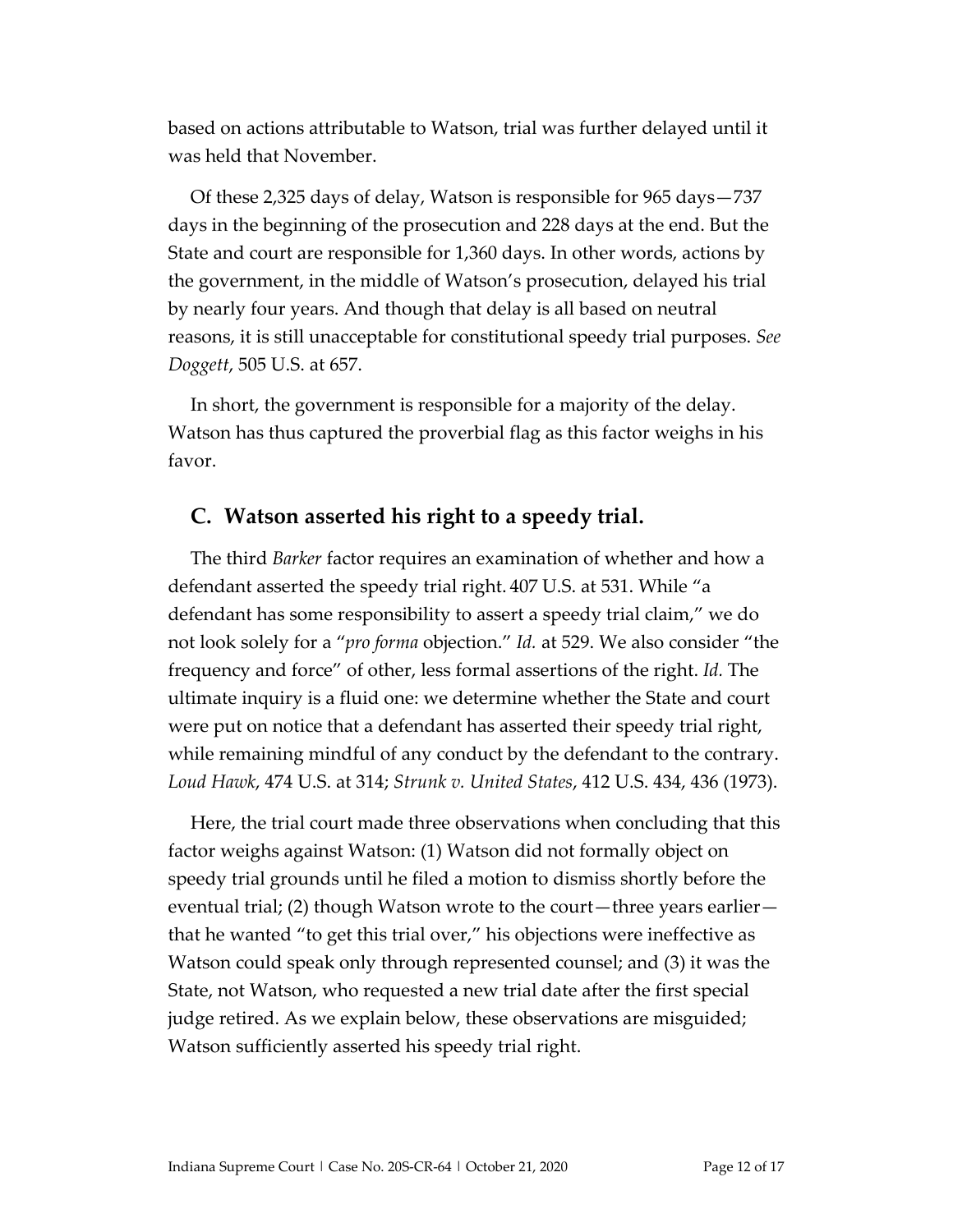It's true that Watson did not formally object on speedy trial grounds until his motion to dismiss. But prior to that, Watson wrote not one, but four, letters to the trial court that sufficiently put it and the State on notice that he wanted the pending allegation resolved. In September 2015, Watson informed the court that he "wasn't picked up for trial" and asked about his "new court date." A few months later, Watson wrote to correct a scrivener's error on the court's order setting a new date, explaining, "I don't want there to be any mix-up as I want to get this trial over." Then, in April 2017, less than a month after his scheduled trial date inexplicably came and went with no proceeding, Watson wrote that he assumed his trial "was continued again as I wasn't picked up" and asked for the new date. Finally, about a year later, Watson again implored the court to "please tell me my new court date." What's more, between the second and third letters, the State was granted two continuances over Watson's objection. Thus, this is not a case in which "the defendant knowingly fails to object" to further delay. *Barker*, 407 U.S. at 529. Rather, Watson expressed his desire to be tried and, during that time, took no action to contradict that desire.

We acknowledge that Watson was represented by counsel when he wrote each letter, but that does not mean his correspondence should be ignored when evaluating whether Watson asserted his personal right to a speedy trial. *See United States v. Tigano*, 880 F.3d 602, 618 (2d Cir. 2018) (recognizing that, in the context of a constitutional speedy trial claim, a defendant's assertion of their own right—regardless of actions by counsel—is the relevant consideration). As *Barker* explained, this fundamental right "is unique in its uncertainty as to when and under what circumstances it must be asserted." 407 U.S. at 529. And the circumstances here reveal that Watson wrote each letter during a time when his first attorney was unresponsive to his inquiries and not filing documents with the court to expedite the process. *See id.*; *cf. Underwood v. State*, 722 N.E.2d 828, 832 (Ind. 2000). And while it's true that the trial court was not required to respond to Watson's correspondence, what matters is whether the letters put the government on notice that Watson wanted to be tried. And given their "frequency and force," his letters provided sufficient notice. *Barker*, 407 U.S. at 529.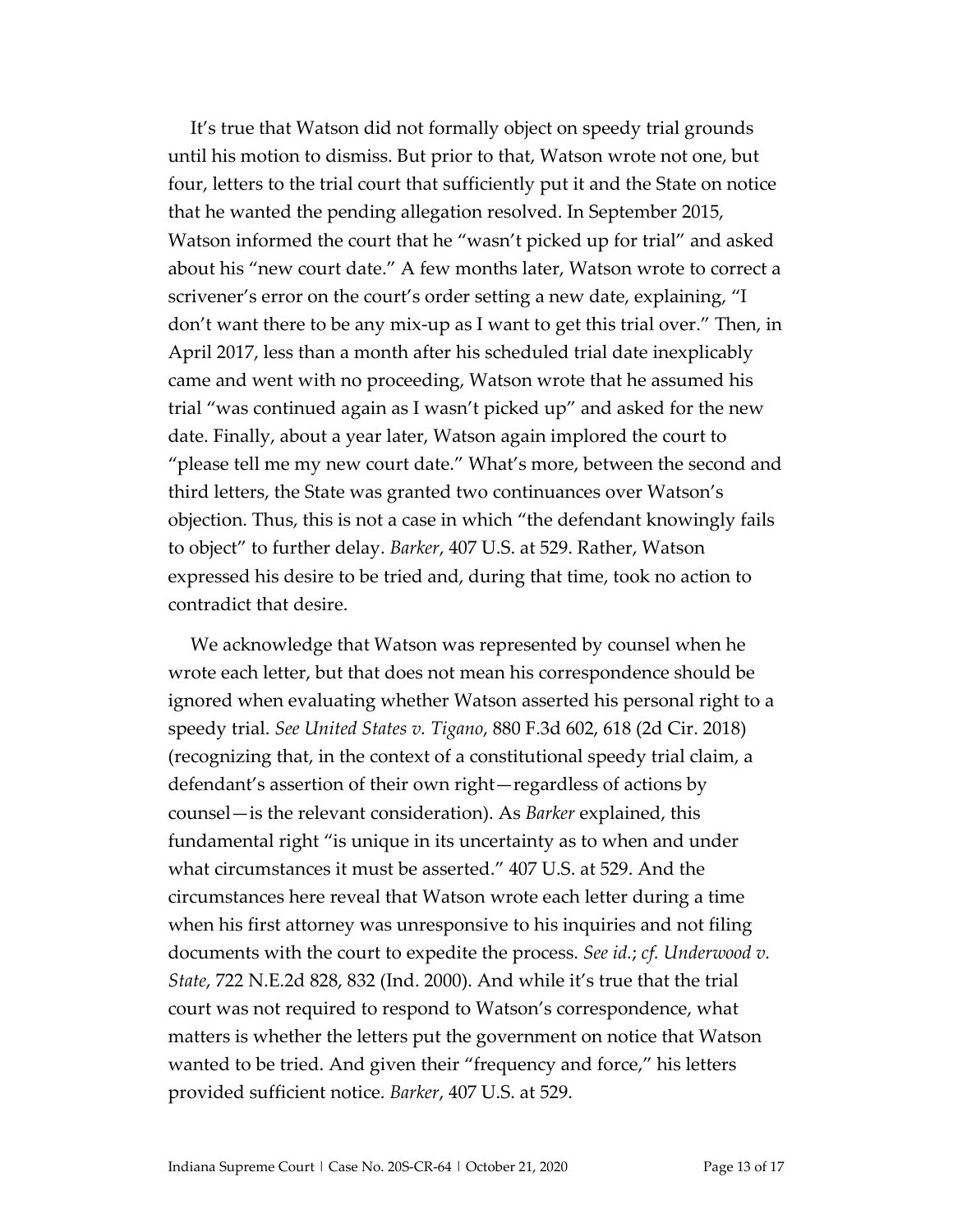Finally, because it was the State's obligation to request a new trial date after the first special judge retired, we cannot fault Watson for not making that request. [6](#page-13-0) *See id.* ("[T]he primary burden [is] on the courts and the prosecutors to assure that cases are brought to trial.").

In short, Watson appropriately asserted his right to a speedy trial and did not act in a manner contrary to that assertion. Thus, this factor weighs in his favor.

### **D. Watson experienced prejudice as a result of the excessive delay.**

The final *Barker* factor considers the prejudice the defendant experienced from the delay. *Id.* at 532–33. We assess prejudice in light of the three interests the speedy trial guarantee was designed to protect: (1) preventing oppressive pretrial incarceration; (2) minimizing the anxiety and concern of the accused; and (3) limiting the possibility that the defense will be impaired. *Id.* at 532.

Here, the trial court considered these interests and found that the only prejudice to Watson was "anxiety from having to await resolution of the habitual offender allegation." The court then concluded that this factor "weighs heavily" against Watson. We disagree.

The unique facts of this case reveal particularized and substantial anxiety arising out of the excessive delay. *See Allen v. State*, 686 N.E.2d 760, 784 (Ind. 1997). We recognize that anxiety is normal for anyone facing a pending charge, but the angst Watson experienced from the unnecessary delay is of a considerable magnitude. For over six years—nearly four of which are attributable to the government—Watson was left to wonder whether he would be released at age seventy-six or die in prison. *Cf. United States v. Black*, 918 F.3d 243, 265 (2d Cir. 2019) (finding the magnitude and concern incurred by defendants awaiting the government's death-penalty decision was "great" and "weigh[ed]

<span id="page-13-0"></span><sup>6</sup> Notably, the State waited at least six months after the retirement to make the request.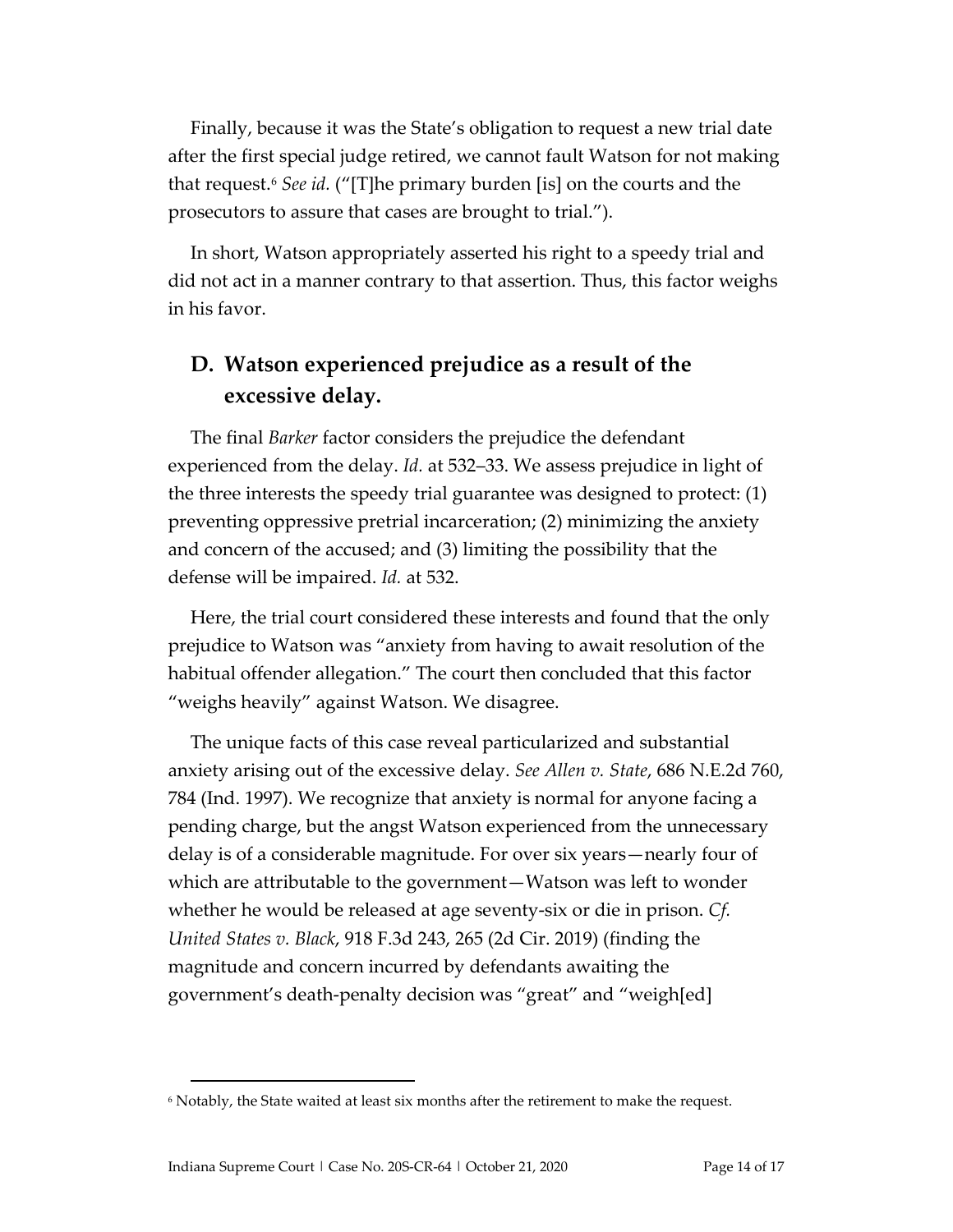heavily" in the court's determination that the delay was prejudicial). We find that this unusual level of anxiety exceeds that which is inevitable in every criminal case. And while Watson's particularized angst alone may not support relief under *Barker*, it is still a sufficient showing of prejudice to tip this factor in his favor.

In finding that Watson has made a showing of prejudice based on particularized anxiety, we are mindful of the other interests at play: preventing oppressive pretrial incarceration and limiting potential impairment of the defense. To the first, we acknowledge that, under normal circumstances, the fact that a defendant is already incarcerated will mitigate any prejudice attributable to anxiety. But there are times when "an outstanding untried charge . . . can have fully as depressive an effect upon a prisoner as upon a person who is at large." *Smith v. Hooey*, 393 U.S. 374, 379 (1969). And the outstanding allegation here, which would determine Watson's ultimate fate, undoubtedly had a significant depressive effect. To the final interest, we are cognizant that Watson has not claimed any prejudice to his defense. But it is well settled that such a showing is not required. *See, e.g.*, *United States v. MacDonald*, 456 U.S. 1, 7– 8 (1982); *Moore v. Arizona*, 414 U.S. 25, 26–27 (1973).

In short, under these rare circumstances, we find that Watson has made a particularized and substantial showing of anxiety arising out of the government's excessive delay. Thus, Watson has endured prejudice, and this factor weighs in his favor.

### **E. Watson's constitutional right to a speedy trial has been violated.**

All four *Barker* factors weigh in Watson's favor. First, six-plus years of delay to try Watson on a habitual-offender allegation is uncommonly long. Second, the government is responsible for a majority of that delay. Third, Watson appropriately asserted his right to a speedy trial. And finally, Watson has shown prejudice resulting from the extraordinary delay. And so, we find that Watson was denied his constitutional right to a speedy trial.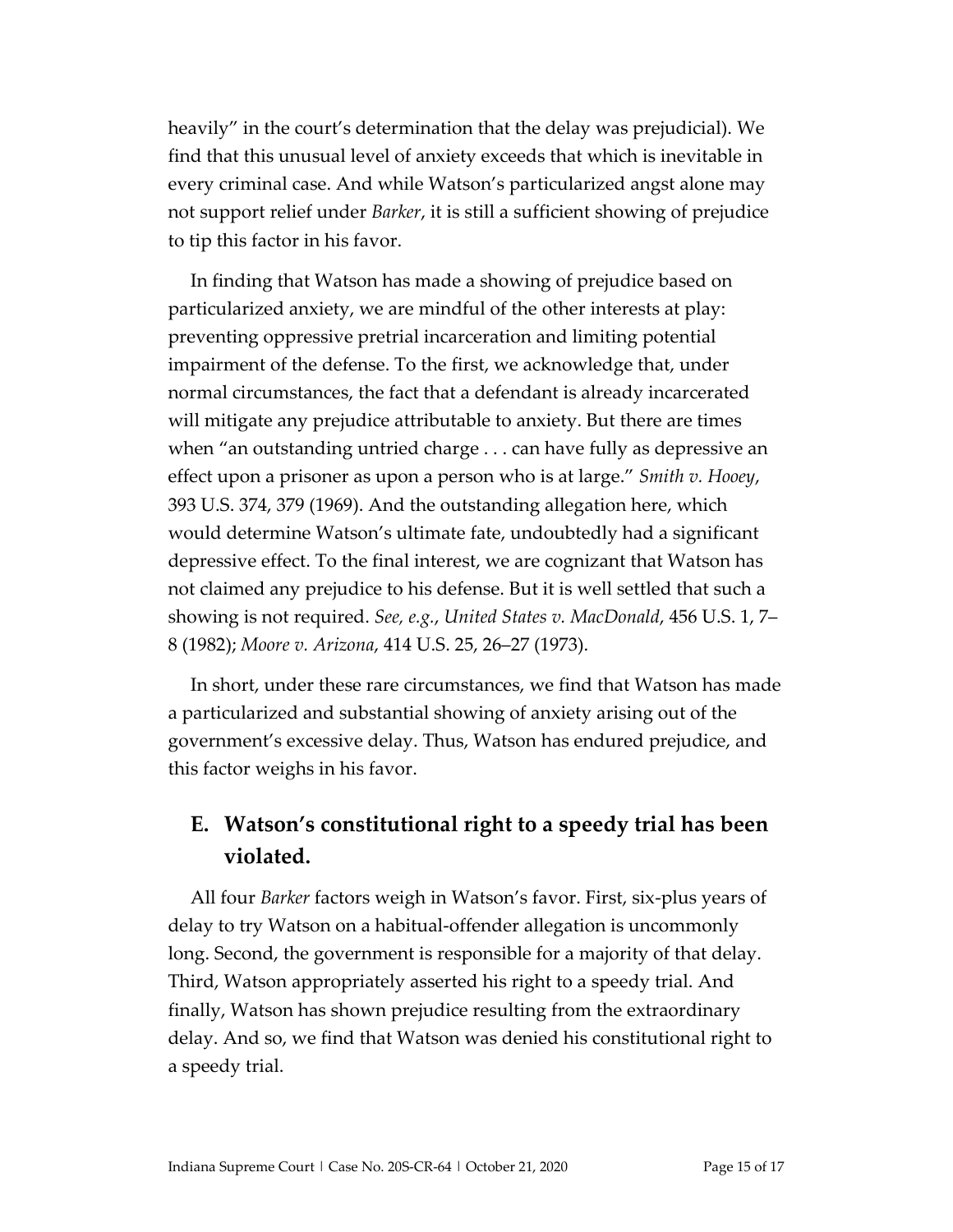## **Conclusion**

Watson is not entitled to discharge under Criminal Rule 4(C) because that rule does not apply to the retrial of a habitual-offender allegation. But an analysis of the relevant factors reveals that Watson's constitutional right to a speedy trial was violated, and thus, he is entitled to relief. We reverse the trial court and remand with instructions to vacate Watson's habitual-offender enhancement.

David, Massa, and Goff, JJ., concur. Slaughter, J., concurs, except as to Part II.C.